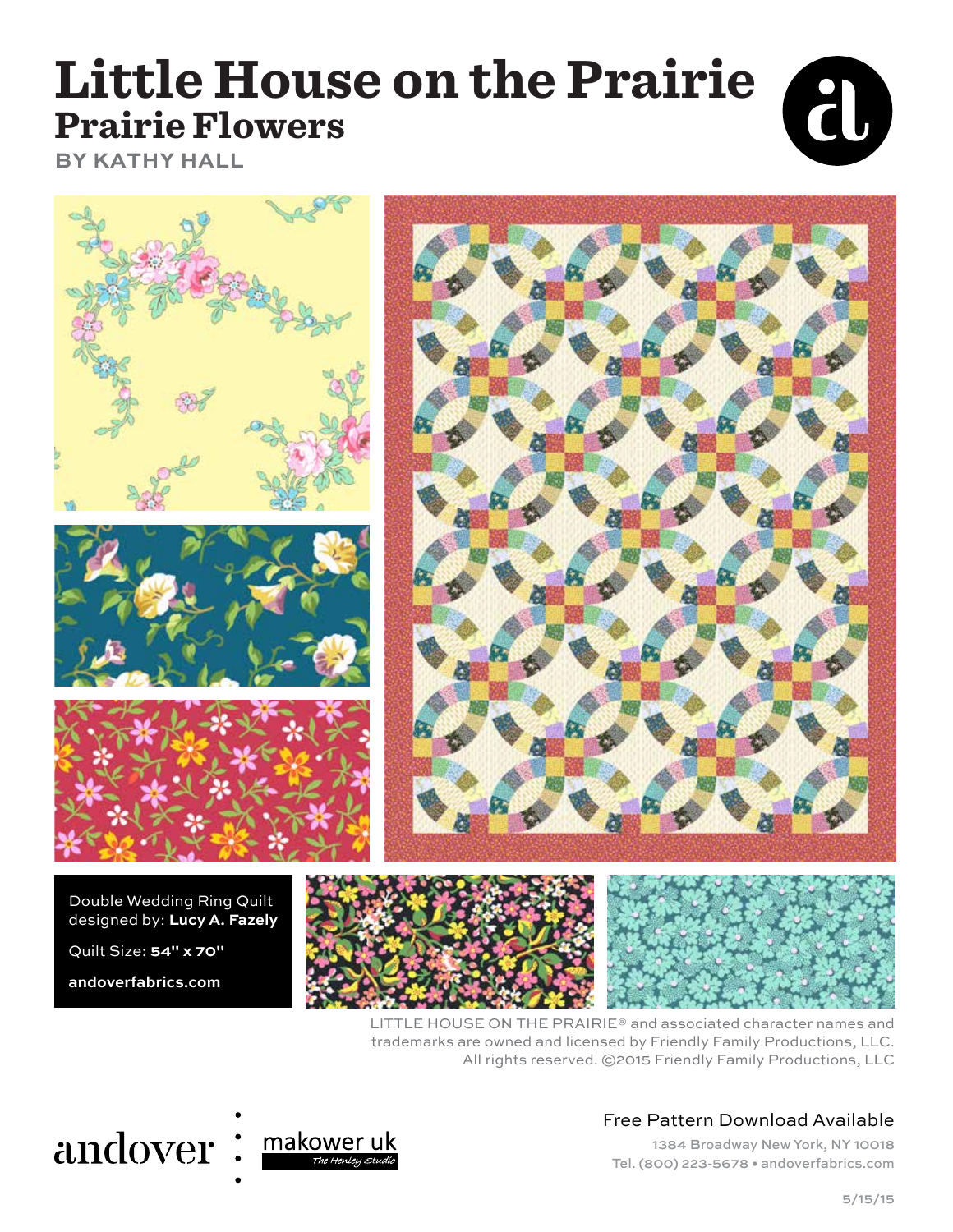# **Double Wedding Ring Quilt**

Introducing Andover Fabrics new collection: Little House on the Prairie® - PRAIRIE FLOWERS by Kathy Hall Quilt designed by Lucy A. Fazely



Quilt finishes 54" x 70" 12 Blocks: 16" x 16"

*As charming as a country lane in the springtime, these floral prints bring a fresh look to the traditional Double Wedding Ring pattern. Color placement is consistent in all the blocks, although you may want to mix up the placement a bit. Just be sure to use the same red and yellow prints at the corners for a lively design.*

#### **Fabric Requirements**

|                  |                | Yardage              | Fabric     |
|------------------|----------------|----------------------|------------|
| <b>Fabric A</b>  | blocks         | $2\frac{1}{2}$ yards | 7926-L     |
| <b>Fabric B</b>  | blocks         | $\frac{7}{8}$ yard   | 7926-Y     |
| <b>Fabric C</b>  | blocks         | $\frac{1}{4}$ yard   | 7949-Y     |
| <b>Fabric D</b>  | blocks, border | $1\frac{1}{2}$ yards | $7951 - R$ |
| <b>20 Prints</b> | blocks         | fat 1/4 yard ea.     |            |
| 7947-B           | *7947-K        | 7947-N               | 7948-B     |
| 7948-R           | 7948-Y         | 7949-B               | 7949-E     |
| 7949-G           | 7949-K         | 7949-N               | 7949-P     |
| 7949-T           | 7950-C         | 7950-Y               | 7951-B     |
| 7951-G           | 7952-B         | 7952-K               | 7952-T     |
| *Backing         |                | $3\frac{1}{2}$ yards | 7947-K     |

#### **Cutting Directions**

**Note:** Read assembly directions before cutting patches. All measurements are cut sizes and include **4**" seam allowances. A fat **4** is an 18" x 21"-22" cut. Borders are cut the exact lengths required plus **4**" seam allowances. WOF designates the width of fabric from selvedge to selvedge (approximately 42" wide).

- **Fabric A** Cut (48) rectangles  $7''$  x 8" (see Step 1)
- **Fabric B** Cut (48) melon patches
- **Fabric C** Cut (48) squares  $2\frac{1}{2}$ " x  $2\frac{1}{2}$ " for block corners

**Fabric D** Cut (6) strips  $3\frac{1}{2}$ " x WOF, pieced to make the following: (2) borders 3**2**" x 64**2**" (2) borders 3**2**" x 54**2**" Cut (7) strips 2**2**" x WOF for binding Cut (48) squares 2**2**" x 2**2**" for block corners

- **20 Prints From each:** Cut (24) wedge patches
- **Backing** Cut (2) panels 39" x 62", pieced to fit quilt top with overlap on all sides

#### **Making the Quilt**

**1.** From each Fabric A 7" x 8" rectangle, cut 2 curved corner patches as shown in Diagram 1 (96 total patches).



**2.** Referring to Diagram 2, position 5 print wedges to make an arc. Sew wedges together. Hint: Begin the line of stitching at the inside curved edge and sew to the outside curve for more control. Make 24 arcs alike ("set" 1). Press seam allowances in one direction (Diagram 3). Repeat with 5 different wedges to make a second arc. Make 24 arcs alike (set 2).

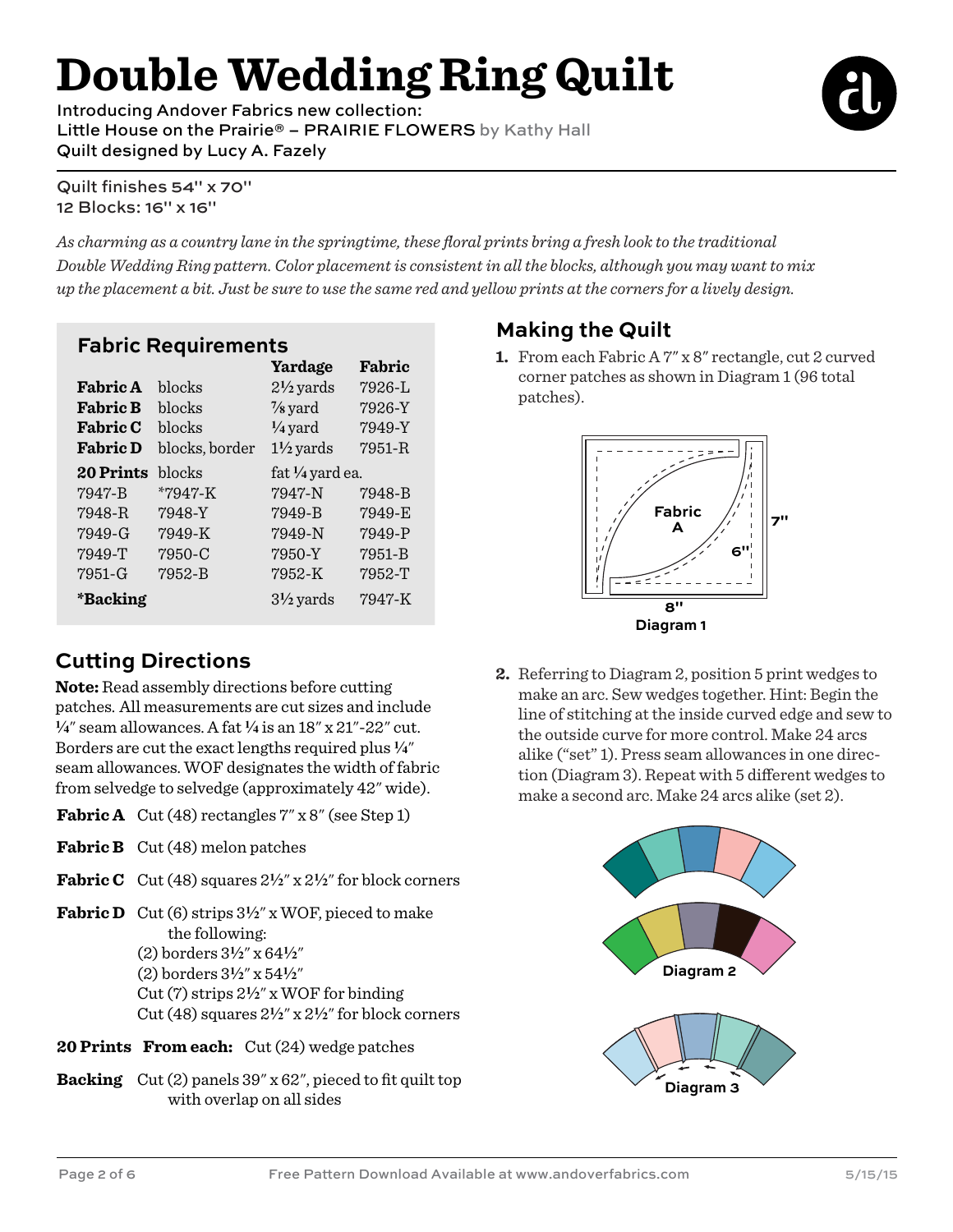#### **Double Wedding Ring Quilt**

- **3.** Referring to Diagram 4, with right sides together, pin the center of a Fabric A curved corner patch to the center of a pieced arc from set 1. Pin each end, and gently stretch the inside curve to match the outside curve. Clip the inside curve **8**" into the seam allowance as needed. Stitch with a **4**" seam (Diagram 5). Press the seam allowance toward the Fabric A patch. Repeat on the rest of set 1 and set 2 arcs.
- **4.** Sew a Fabric C 2**2**" square to each end of each of the 24 arcs of set 1, noting that the end squares match the edges of the wedges, not the curved corner piece (Diagram 6). The curved corner piece has an extra **4**" seam allowance that will be trimmed later. Press seam allowances toward the newly added end squares.
- **5.** Using a pieced arc from set 2, with right sides together, center and pin a melon patch to an arc. Stretch the arc edge to fit over the curved edge of the melon patch. Stitch with a  $\frac{1}{4}$ " seam (Diagram 7). Press the seam allowance toward the melon patch. Repeat on all set 2 arcs.
- **6.** Position the 2 parts of the block to see how they go together (Diagram 8). With right sides together, pin the parts at the center of the curves. Stretch the pieced arc over the melon patch, and match the seams of the Fabric C corner squares with the seam where the melon meets the other pieced arc. Stitch and press the seam allowance toward the melon patch.
- **7.** Trim the unit to a square by cutting off the excess seam allowance of the curved corner patches (Diagram 9). Ideally, the unit should measure 8**2**" from raw edge to raw edge, but if it's smaller, that's okay. As long as all the units measure the same size square, it doesn't matter what size they are. Make 24 Unit Y and trim to the same size square.
- **8.** Repeat steps 2-7 with the remaining 10 prints, using Fabric D 2**2**" squares in Step 4 (Diagrams 10 and 11). Make 24 Unit Z and trim the same size as Unit Y.
- **9.** Join 2 Unit Y and 2 Unit Z as shown in the Big Block diagram. Press seam allowances open. Make 12 Big Blocks
- **10.** Referring to the Quilt Diagram, make 4 rows of 3 blocks each, positioning the blocks as shown. Join the rows.
- **11.** Sew longer Fabric D borders to the sides, and sew shorter borders to the top and bottom.

#### **Finishing the Quilt**

**12.** Layer the quilt with batting and backing and baste. Quilt in the ditch around borders and block patches. Quilt as you wish inside the Fabric A



**Diagram 9**

**Trim**

**Trim**

**Trim**

**Unit Y – Make 24**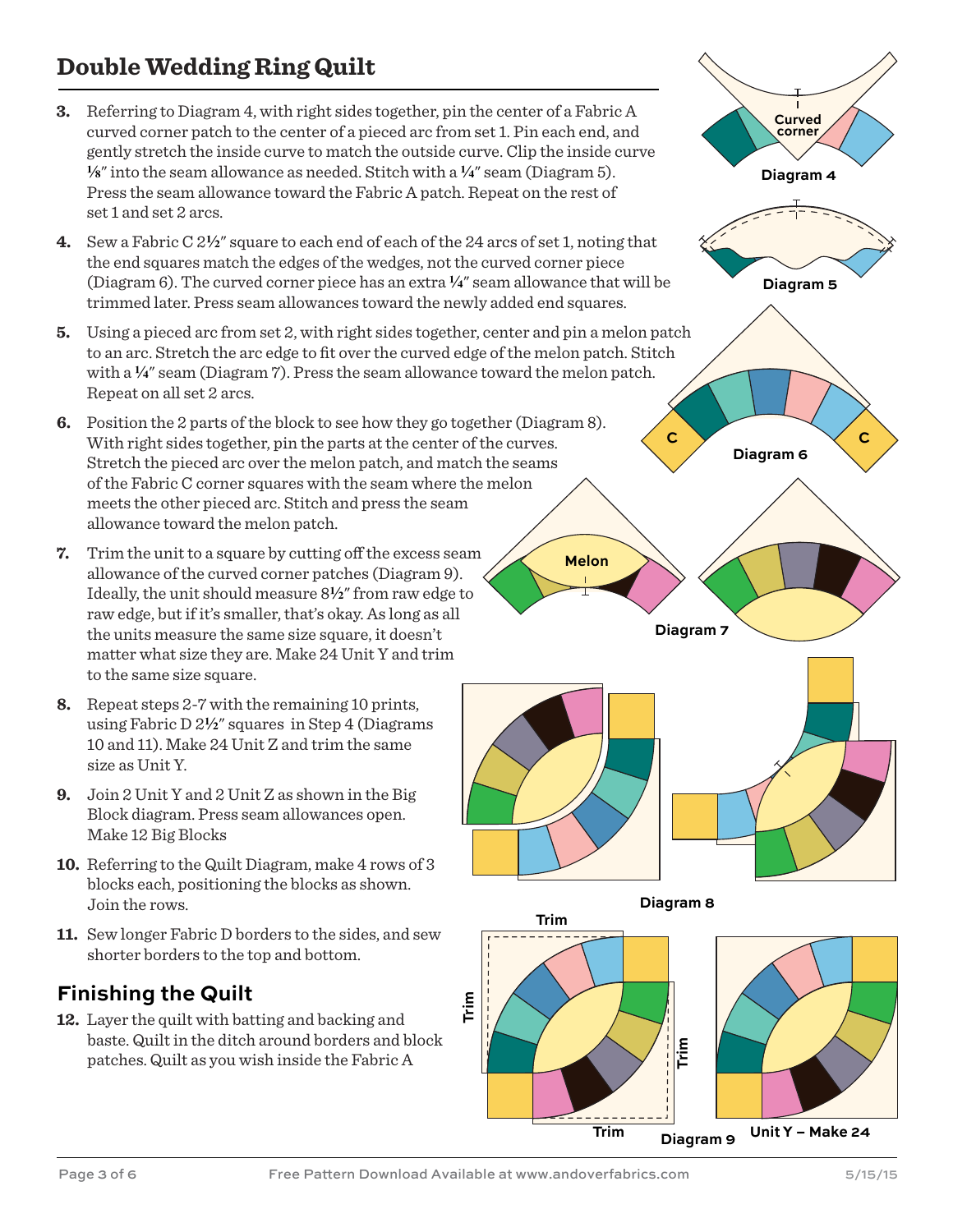#### **Double Wedding Ring Quilt**





**Big Block – Make 12**



**Quilt Diagram**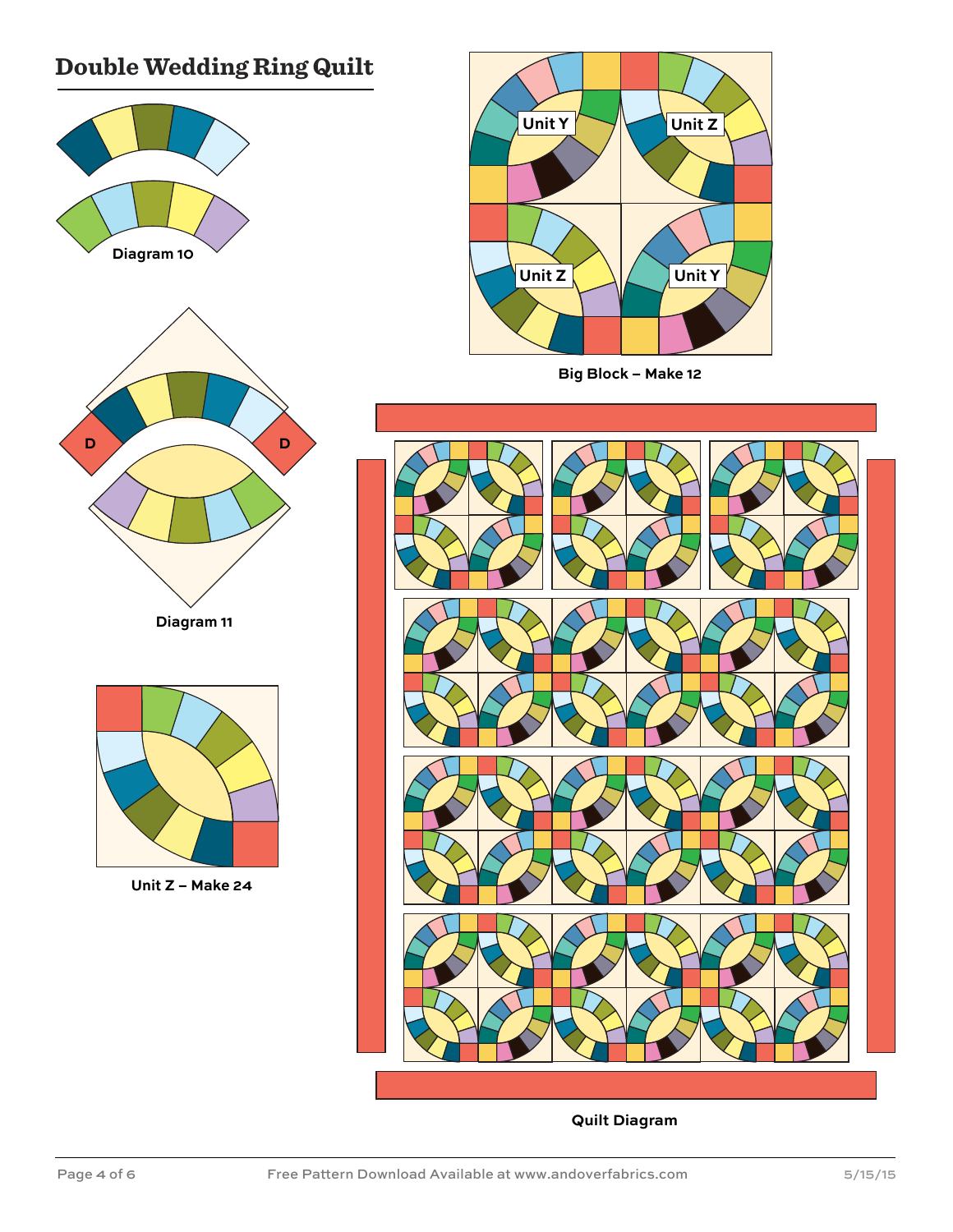

These long edges of the template have **2**" seam allowances. The blocks will be trimmed. This wider seam allowance ensures your blocks will be square.